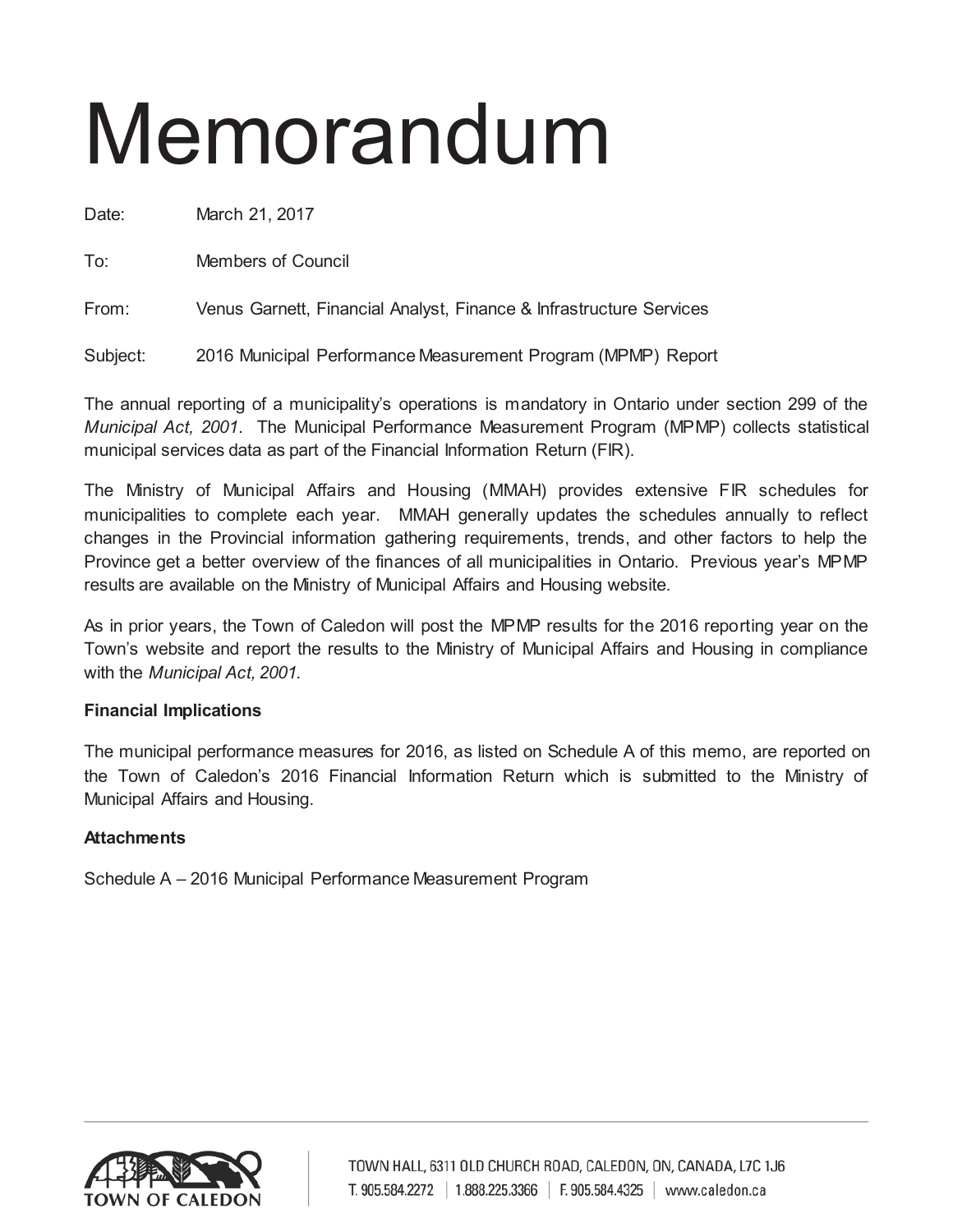

## **2016 MUNICIPAL PERFORMANCE MEASUREMENT PROGRAM**

| <b>BUILDING SERVICES</b>                                                                                                                                                                                                           |                                                | 2016                                             |                                                                                    |                                                | 2015                                             |                                                                                    |
|------------------------------------------------------------------------------------------------------------------------------------------------------------------------------------------------------------------------------------|------------------------------------------------|--------------------------------------------------|------------------------------------------------------------------------------------|------------------------------------------------|--------------------------------------------------|------------------------------------------------------------------------------------|
| What method does your municipality use to determine total construction value?                                                                                                                                                      |                                                | Applicant's Declared Value                       |                                                                                    |                                                | Applicant's Declared Value                       |                                                                                    |
|                                                                                                                                                                                                                                    | ¢                                              |                                                  |                                                                                    | ¢                                              |                                                  |                                                                                    |
| Total Value of Construction Activity based on permits issued                                                                                                                                                                       | \$262,629,710                                  |                                                  |                                                                                    | \$421,728,785                                  |                                                  |                                                                                    |
|                                                                                                                                                                                                                                    | Number of<br><b>Building Permits</b>           | <b>Total Value of</b><br><b>Building Permits</b> |                                                                                    | Number of<br><b>Building Permits</b>           | <b>Total Value of</b><br><b>Building Permits</b> |                                                                                    |
| Residential properties                                                                                                                                                                                                             | 587                                            | \$116,966,080                                    |                                                                                    | 953                                            | \$264,148,769                                    | Note 1                                                                             |
| Multi-Residential properties                                                                                                                                                                                                       | 275                                            | \$54,796,717                                     |                                                                                    | 300                                            | \$83,078,228                                     | Note 1                                                                             |
| All other property classes                                                                                                                                                                                                         | 167                                            | \$90,866,913                                     |                                                                                    | 181                                            | \$74,501,788                                     |                                                                                    |
|                                                                                                                                                                                                                                    | 1,029                                          | \$262,629,710                                    |                                                                                    | 1,434                                          | \$421,728,785                                    |                                                                                    |
| Note 1: 2015 Residential properties and Multi-Residential properties were restated to segregate the numbers and value of Multi-residential<br>properties from Residential properties.                                              |                                                |                                                  |                                                                                    |                                                |                                                  |                                                                                    |
| Review of Complete Building Permit Applications: Median number of working days to review a<br>complete building permit application and issue a permit or not issue a permit, and provide all<br>reasons for refusal (by Category): | <b>Median Number of</b><br><b>Working Days</b> |                                                  |                                                                                    | <b>Median Number of</b><br><b>Working Days</b> |                                                  |                                                                                    |
| a) Category 1: Houses (houses not exceeding 3 storeys/600 square metres)<br>Reference: provincial standard is 10 working days                                                                                                      | 5                                              |                                                  |                                                                                    | 5                                              |                                                  |                                                                                    |
| b) Category 2: Small Buildings (small commercial/industrial not exceeding 3 storeys/600 square<br>metres)<br>Reference: provincial standard is 15 working days                                                                     | 10                                             |                                                  |                                                                                    | 5                                              |                                                  |                                                                                    |
| c) Category 3: Large Buildings (large residential/commercial/industrial/institutional)<br>Reference: provincial standard is 20 working days                                                                                        | 15                                             |                                                  |                                                                                    | 10                                             |                                                  |                                                                                    |
| d) Category 4: Complex Buildings (post disaster buildings, including hospitals, power/water,<br>fire/police/EMS), communications (Note 2)<br>Reference: provincial standard is 30 working days                                     | 20                                             |                                                  |                                                                                    | $\mathbf 0$                                    |                                                  |                                                                                    |
| Note 2: 20 working days in 2016 in Category 4 is related to the TOC's Bolton Firehall.                                                                                                                                             |                                                |                                                  |                                                                                    |                                                |                                                  |                                                                                    |
|                                                                                                                                                                                                                                    | Number of<br>Complete<br><b>Applications</b>   | Number of<br>Incomplete<br><b>Applications</b>   | <b>Total Number of</b><br><b>Complete and</b><br>Incomplete<br><b>Applications</b> | Number of<br>Complete<br><b>Applications</b>   | Number of<br>Incomplete<br><b>Applications</b>   | <b>Total Number of</b><br><b>Complete and</b><br>Incomplete<br><b>Applications</b> |
| a) Category 1: Houses (houses not exceeding 3 storeys/600 square metres)                                                                                                                                                           | 862                                            | $\Omega$                                         | 862                                                                                | 1,253                                          | $\Omega$                                         | 1,253                                                                              |
| b) Category 2: Small Buildings (small commercial/industrial not exceeding 3 storeys/600 square<br>metres)                                                                                                                          | 134                                            | $\Omega$                                         | 134                                                                                | 81                                             | $\Omega$                                         | 81                                                                                 |
| c) Category 3: Large Buildings (large residential/commercial/industrial/institutional)                                                                                                                                             | 32                                             | $\Omega$                                         | 32                                                                                 | 100                                            | $\Omega$                                         | 100                                                                                |
| d) Category 4: Complex Buildings (post disaster buildings, including hospitals, power/water,<br>fire/police/EMS), communications (Note 2)                                                                                          |                                                | $\Omega$                                         |                                                                                    | $\Omega$                                       | $\Omega$                                         | $\Omega$                                                                           |
| Subtotal                                                                                                                                                                                                                           | 1,029                                          | $\mathbf 0$                                      | 1,029                                                                              | 1,434                                          | $\mathbf{0}$                                     | 1,434                                                                              |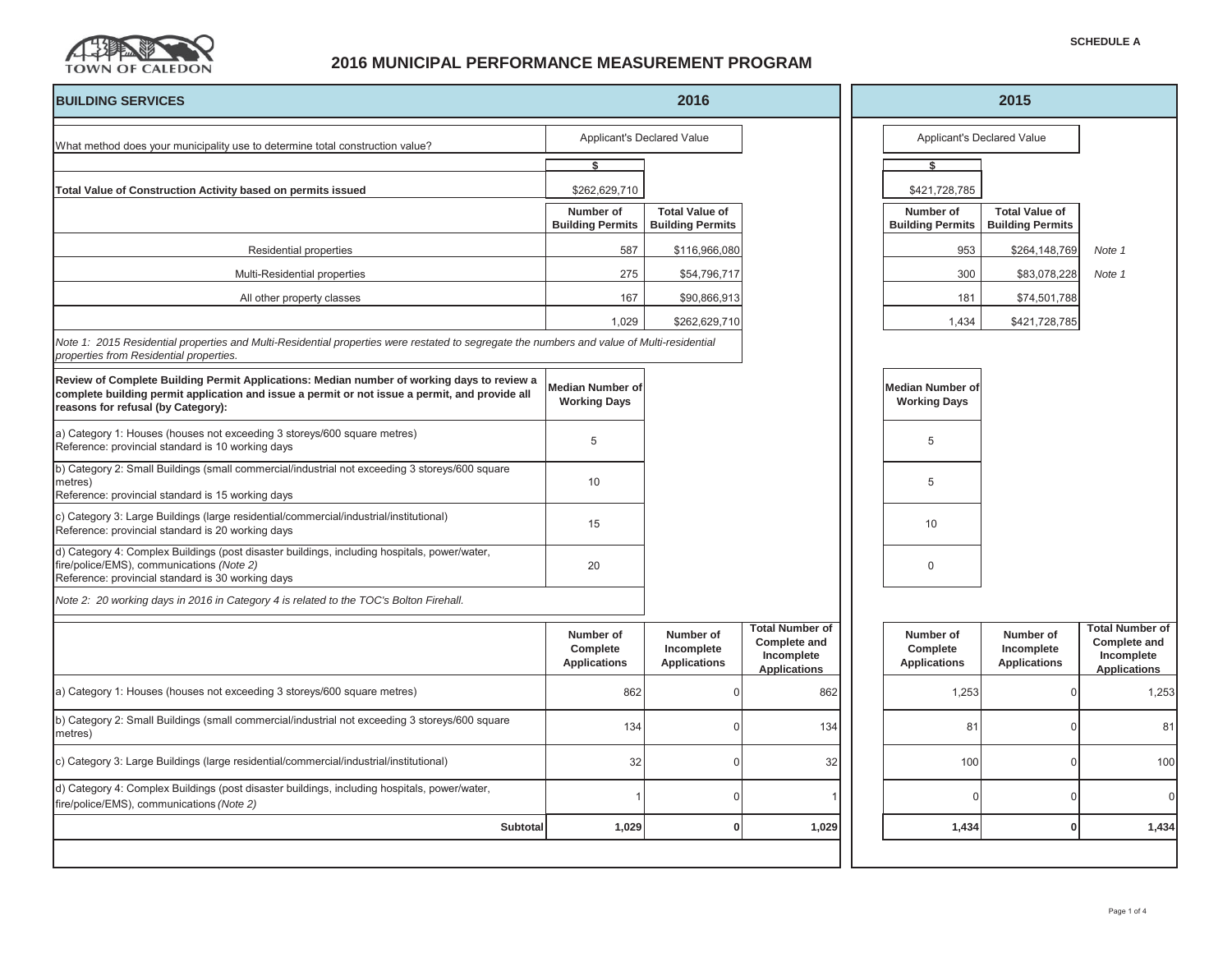

### **2016 MUNICIPAL PERFORMANCE MEASUREMENT PROGRAM**

| <b>PLANNING AND DEVELOPMENT</b>                                                                                                                                                              | 2016                                                                           |                                                    |                                                                                | 2015                                               |        |  |  |
|----------------------------------------------------------------------------------------------------------------------------------------------------------------------------------------------|--------------------------------------------------------------------------------|----------------------------------------------------|--------------------------------------------------------------------------------|----------------------------------------------------|--------|--|--|
| <b>Land Use Planning</b>                                                                                                                                                                     | <b>RESIDENTIAL</b><br><b>UNITS WITHIN</b><br><b>SETTLEMENT</b><br><b>AREAS</b> | <b>TOTAL</b><br><b>RESIDENTIAL</b><br><b>UNITS</b> | <b>RESIDENTIAL</b><br><b>UNITS WITHIN</b><br><b>SETTLEMENT</b><br><b>AREAS</b> | <b>TOTAL</b><br><b>RESIDENTIAL</b><br><b>UNITS</b> |        |  |  |
| Number of residential units in new detached houses (using building permit information)                                                                                                       | 204                                                                            | 252                                                | 242                                                                            | 285                                                |        |  |  |
| Number of residential units in new semi-detached houses (using building permit information)                                                                                                  |                                                                                |                                                    | 80                                                                             | 80                                                 |        |  |  |
| Number of residential units in row houses (using building permit information)                                                                                                                | 257                                                                            | 258                                                | 97                                                                             | 97                                                 |        |  |  |
| Number of residential units in new apartments/condo apartments (using building permit information)                                                                                           |                                                                                |                                                    |                                                                                |                                                    |        |  |  |
| Subtotal                                                                                                                                                                                     | 463                                                                            | 512                                                | 419                                                                            | 462                                                |        |  |  |
|                                                                                                                                                                                              |                                                                                |                                                    |                                                                                |                                                    |        |  |  |
| <b>Land Designated for Agricultural Purposes</b>                                                                                                                                             | <b>DATA</b>                                                                    | <b>UNITS</b>                                       | <b>DATA</b>                                                                    | <b>UNITS</b>                                       |        |  |  |
| Hectares of land designated for agricultural purposes in the Official Plan as of December 31, 2016                                                                                           | 37,048                                                                         | Hectares                                           | 37,188                                                                         | Hectares                                           | Note 3 |  |  |
| Note 3: Number of hectares in 2015 was restated using GIS mapping. Decrease of 140 hectares from 2015 to 2016 was due to ROPA 28 (expansion of the Bolton<br>Rural Service Centre Boundary). |                                                                                |                                                    |                                                                                |                                                    |        |  |  |

| <b>RECREATION SERVICES</b>                                                                                                                       | 2016        |                |  | 2015        |                |        |  |  |
|--------------------------------------------------------------------------------------------------------------------------------------------------|-------------|----------------|--|-------------|----------------|--------|--|--|
| Trails                                                                                                                                           | <b>DATA</b> | <b>UNITS</b>   |  | <b>DATA</b> | <b>UNITS</b>   |        |  |  |
| Total kilometres of trails (owned by municipality and third parties)                                                                             | 185         | <b>KM</b>      |  | 185         | <b>KM</b>      |        |  |  |
|                                                                                                                                                  |             |                |  |             |                |        |  |  |
| <b>Indoor Recreation Facilities</b>                                                                                                              | <b>DATA</b> | <b>UNITS</b>   |  | <b>DATA</b> | <b>UNITS</b>   |        |  |  |
| Square metres of indoor recreation facilities (municipally owned)                                                                                | 34,637      | m <sup>2</sup> |  | 34,637      | m <sup>2</sup> | Note 4 |  |  |
|                                                                                                                                                  |             |                |  |             |                |        |  |  |
| <b>Outdoor Recreation Facilities</b>                                                                                                             | <b>DATA</b> | <b>UNITS</b>   |  | <b>DATA</b> | <b>UNITS</b>   |        |  |  |
| Square metres of outdoor recreation facility space (municipally owned)                                                                           | 438,551     | m <sup>2</sup> |  | 438,551     | m <sup>2</sup> |        |  |  |
| Note 4: Number of square metres of indoor recreation facilities in 2015 was restated to reflect the Palgrave Community Centre completed in 2015. |             |                |  |             |                |        |  |  |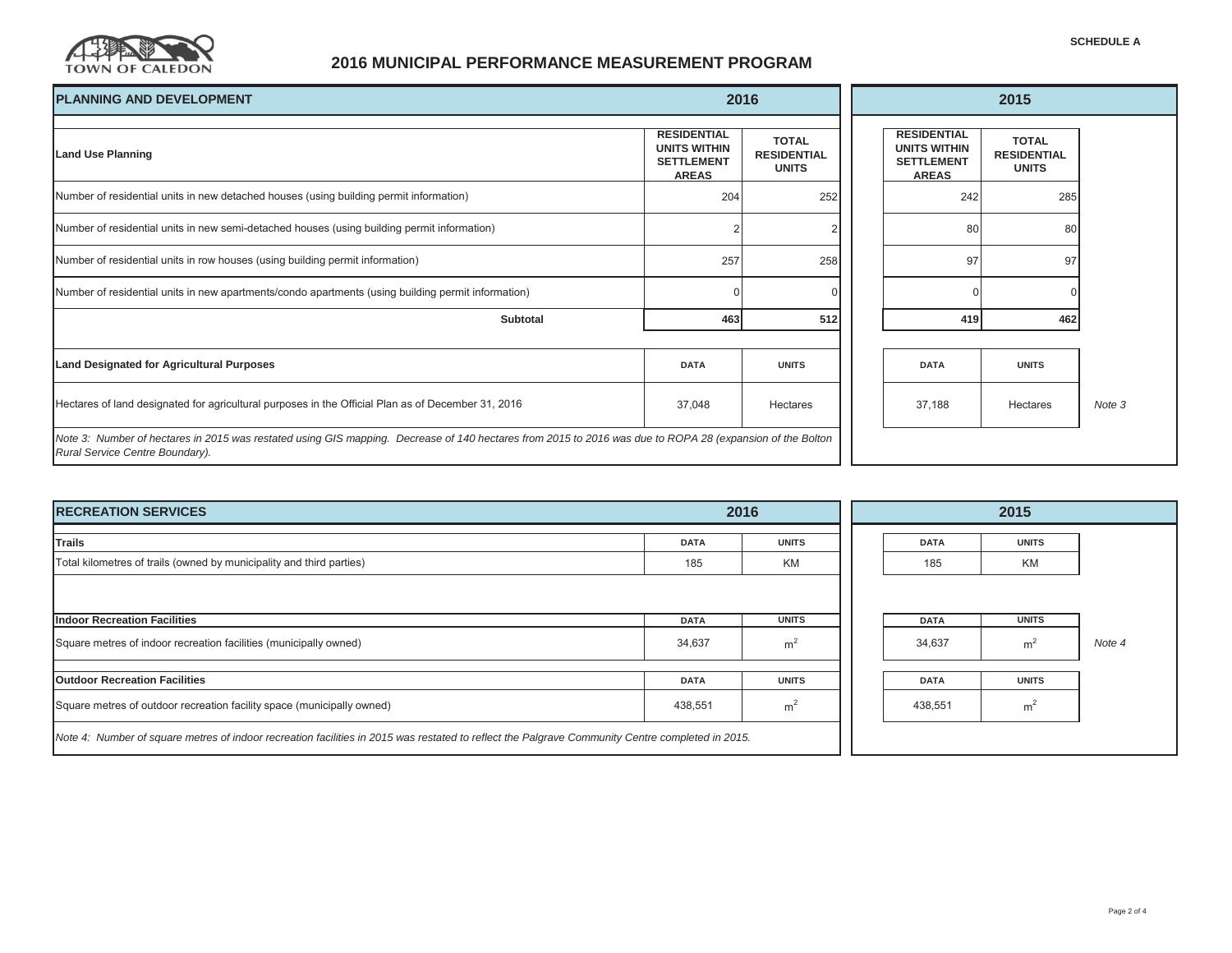

### **2016 MUNICIPAL PERFORMANCE MEASUREMENT PROGRAM**

| <b>TRANSPORTATION SERVICES</b>                                                                            | 2016                                                                                                                                                                       |                                                     | 2015 |                                                                                                                                                               |                                                     |        |
|-----------------------------------------------------------------------------------------------------------|----------------------------------------------------------------------------------------------------------------------------------------------------------------------------|-----------------------------------------------------|------|---------------------------------------------------------------------------------------------------------------------------------------------------------------|-----------------------------------------------------|--------|
| <b>Paved Roads</b>                                                                                        |                                                                                                                                                                            |                                                     |      |                                                                                                                                                               |                                                     |        |
| Roads: Total Paved Lane KM                                                                                | 1,360 KM                                                                                                                                                                   |                                                     |      | 1,351 KM                                                                                                                                                      |                                                     |        |
| Condition of Roads : Number of paved lane kilometres where the condition is rated as good to very<br>good | 504 KM                                                                                                                                                                     |                                                     |      | 652 KM                                                                                                                                                        |                                                     | Note 5 |
| Has the entire municipal road system been rated?.                                                         | Yes                                                                                                                                                                        |                                                     |      | Yes                                                                                                                                                           |                                                     |        |
| Indicate the rating system used and the year the rating was conducted                                     | Pavement Condition Index 2016                                                                                                                                              |                                                     |      | Pavement Condition Index 2015                                                                                                                                 |                                                     |        |
| Note 5: Number of kilometers in 2015 was restated to reflect lane KM's.                                   |                                                                                                                                                                            |                                                     |      |                                                                                                                                                               |                                                     |        |
|                                                                                                           |                                                                                                                                                                            |                                                     |      |                                                                                                                                                               |                                                     |        |
| <b>Unpaved Roads</b>                                                                                      |                                                                                                                                                                            |                                                     |      |                                                                                                                                                               |                                                     |        |
| Roads: Total Unpaved Lane KM                                                                              | 241 KM                                                                                                                                                                     |                                                     |      | 241 KM                                                                                                                                                        |                                                     |        |
|                                                                                                           |                                                                                                                                                                            |                                                     |      |                                                                                                                                                               |                                                     |        |
| <b>Winter Control</b><br>Total Lane KM maintained in winter                                               | 1,596 KM                                                                                                                                                                   |                                                     |      | 1,592 KM                                                                                                                                                      |                                                     |        |
| <b>Transit</b>                                                                                            |                                                                                                                                                                            |                                                     |      |                                                                                                                                                               |                                                     |        |
| Total number of regular service passenger trips on conventional transit in service area                   | 4,600                                                                                                                                                                      |                                                     |      | 6,688                                                                                                                                                         |                                                     |        |
| Population of service area                                                                                | 1,234                                                                                                                                                                      |                                                     |      | 1,234                                                                                                                                                         |                                                     |        |
| <b>Bridges and Culverts</b>                                                                               |                                                                                                                                                                            |                                                     |      |                                                                                                                                                               |                                                     |        |
| Bridges and Culverts: Total Square Metres of Surface Area on Bridges and Culverts                         | 20,422 $m2$                                                                                                                                                                |                                                     |      | 20,422 $m2$                                                                                                                                                   |                                                     |        |
| Have all bridges and culverts in the municipal system been rated?                                         | Yes                                                                                                                                                                        |                                                     |      | Yes                                                                                                                                                           |                                                     |        |
| Indicate the rating system used and the year the rating was conducted                                     | <b>Bridge Condition Index and Deferral</b><br>Cost Analysis - 2016                                                                                                         |                                                     |      | Cost Analysis - 2015                                                                                                                                          | <b>Bridge Condition Index and Deferral</b>          |        |
| <b>Bridges</b><br><b>Culverts</b><br>Subtotal                                                             | Number of<br>structures where<br>the condition of<br>primary<br>components is<br>rated as good to<br>very good,<br>requiring only<br>$rac{1}{52}$<br>51<br>$\frac{1}{103}$ | <b>Total Number</b><br>60<br>73<br>$\overline{133}$ |      | Number of<br>structures where<br>the condition of<br>primary<br>components is<br>rated as good to<br>very good,<br>requiring only<br>$rac{1}{33}$<br>14<br>47 | <b>Total Number</b><br>60<br>73<br>$\overline{133}$ |        |